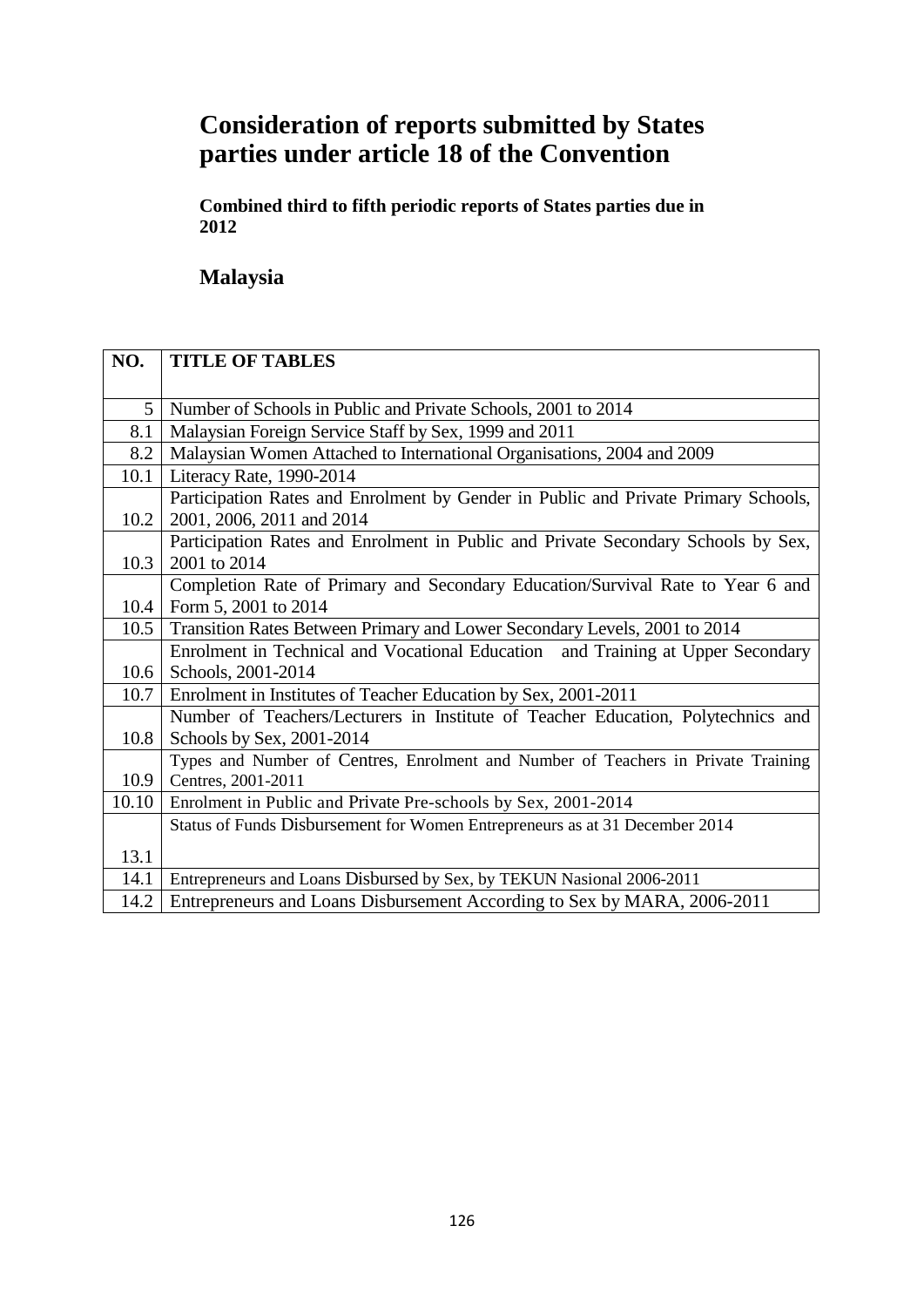|      |                | <b>Public Schools</b> |              |                |           | All              |              |                |
|------|----------------|-----------------------|--------------|----------------|-----------|------------------|--------------|----------------|
| Year |                |                       |              |                |           | Primary &        |              | <b>Schools</b> |
|      | <b>Primary</b> | <b>Secondary</b>      | <b>Total</b> | <b>Primary</b> | Secondary | <b>Secondary</b> | <b>Total</b> |                |
| 2001 | 7,326          | 1,726                 | 9,052        | 57             | 160       | 196              | 413          | 9,465          |
| 2002 | 7,421          | 1,819                 | 9,240        | $18\,$         | 446       | 178              | 642          | 9,882          |
| 2003 | 7,504          | 1,902                 | 9,406        | 64             | 538       | 53               | 655          | 10,061         |
| 2004 | 7,562          | 1,976                 | 9,538        | 84             | 493       | 53               | 630          | 10,168         |
| 2005 | 7,601          | 2,028                 | 9,629        | 84             | 486       | 54               | 624          | 10,253         |
| 2006 | 7,616          | 2,047                 | 9,663        | 87             | 489       | 58               | 634          | 10,297         |
| 2007 | 7,623          | 2,058                 | 9,681        | 301            | 393       | 63               | 757          | 10,438         |
| 2008 | 7,664          | 2,181                 | 9,845        | 144            | 357       | 65               | 566          | 10,411         |
| 2009 | 7,664          | 2,219                 | 9,883        | 124            | 354       | 75               | 553          | 10,436         |
| 2010 | 7,695          | 2,248                 | 9,943        | 136            | 372       | 82               | 590          | 10,533         |
| 2011 | 7,714          | 2,282                 | 9,996        | 137            | 345       | 91               | 573          | 10,569         |
| 2012 | 7,722          | 2,307                 | 10,029       | 141            | 354       | 94               | 589          | 10,618         |
| 2013 | 7,744          | 2,347                 | 10,091       | 199            | 397       | 99               | 695          | 10,786         |
| 2014 | 7,758          | 2,376                 | 10,134       | 181            | 393       | 103              | 677          | 10,811         |

### **Table 5: Number of Schools in Public and Private Schools 2001-2014**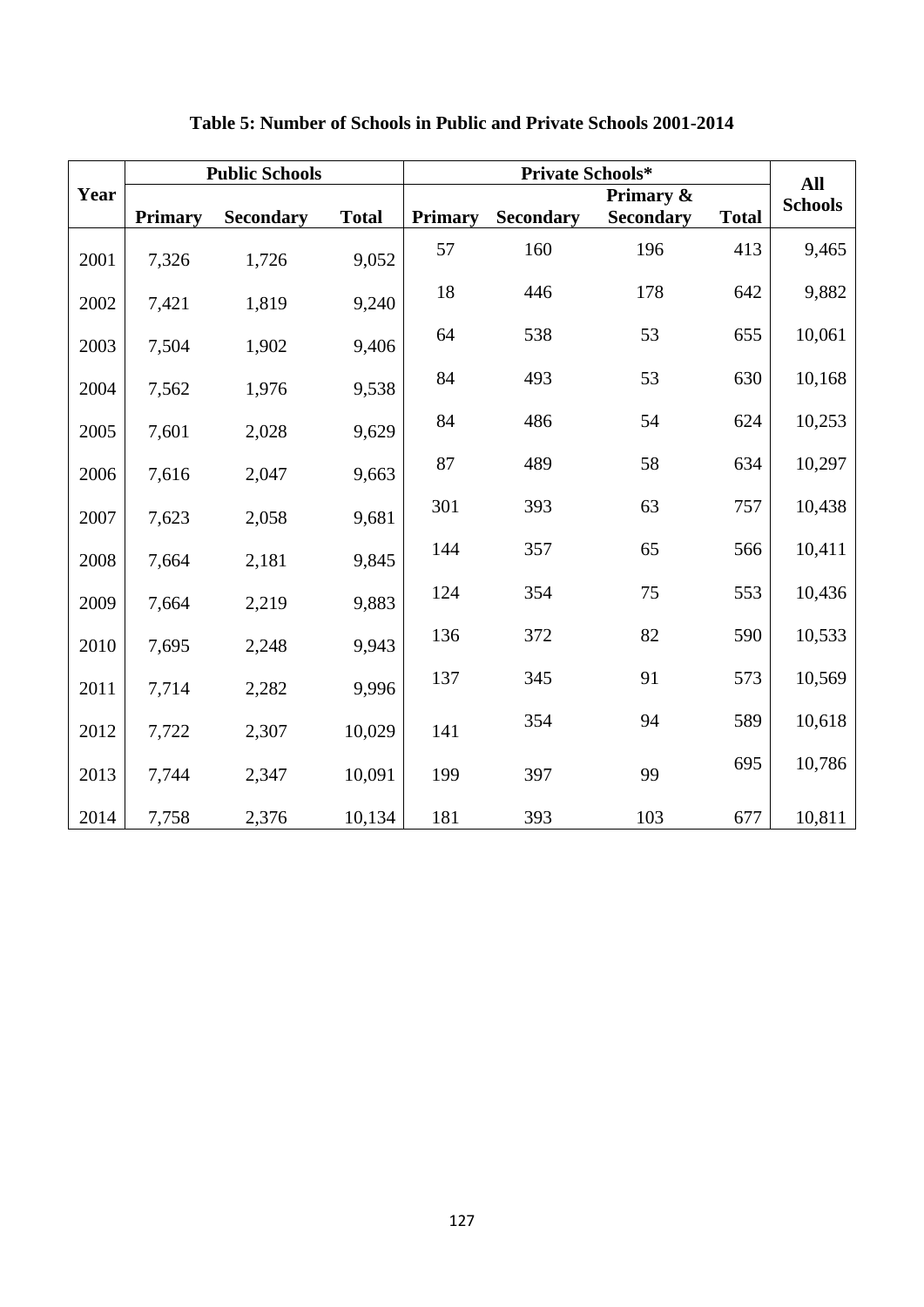| Grade                 | 1999 |                |              |             | 2011 |     |              |             |
|-----------------------|------|----------------|--------------|-------------|------|-----|--------------|-------------|
|                       | M    | F              | <b>Total</b> | % of Female | M    | F   | <b>Total</b> | % of Female |
| <b>Top Management</b> | 19   | 4              | 23           | 17.4        | 32   | 6   | 38           | 15.79       |
| Middle<br>Management  | 32   | $\overline{2}$ | 34           | 5.9         | 134  | 38  | 172          | 22.09       |
| Lower Management      | 73   | 16             | 89           | 16.3        | 93   | 34  | 127          | 27.00       |
| <b>Desk Officers</b>  | 107  | 20             | 127          | 15.7        | 32   | 98  | 130          | 75.00       |
| <b>Grand Total</b>    | 231  | 42             | 273          | 15.4        | 291  | 176 | 467          | 38.00       |

### **Table 8.1: Malaysian Foreign Service Staff by Sex, 1999 and 2011**

|                                                | 2012 |                |              |                         | 2013 |                |              |                         |
|------------------------------------------------|------|----------------|--------------|-------------------------|------|----------------|--------------|-------------------------|
| <b>Grade</b>                                   | M    | F              | <b>Total</b> | $%$ of<br><b>Female</b> | M    | F              | <b>Total</b> | $%$ of<br><b>Female</b> |
| Ambassador / High<br>Commissioners             | 45   | 7              | 52           | 13.5                    | 66   | 6              | 72           | 8.3                     |
| Permanent Representatives to<br>the UN / ASEAN | 3    | $\Omega$       | 3            | $\overline{0}$          | 3    | $\overline{0}$ | 3            | $\Omega$                |
| Consul Generals / Consuls                      | 18   | $\overline{2}$ | 20           | 10.0                    | 19   | $\overline{2}$ | 21           | 9.5                     |
| <b>Grand Total</b>                             | 66   | 9              | 75           | 23.5                    | 88   | 8              | 96           | 17.8                    |

*Source: Ministry of Foreign Affairs*

# **Table 8.2: Malaysian Women Attached to International Organisations,**

### **2004 and 2009**

|              | <b>Management</b> |      | <b>Professional</b> |      | <b>Supporting Staff</b> |      |
|--------------|-------------------|------|---------------------|------|-------------------------|------|
| Organisation | Level             |      | Level               |      |                         |      |
|              | 2004              | 2009 | 2004                | 2009 | 2004                    | 2009 |
| <b>TOTAL</b> | 10                |      | 26                  | 28   | 20                      | 46   |

*Source: Ministry of Foreign Affairs*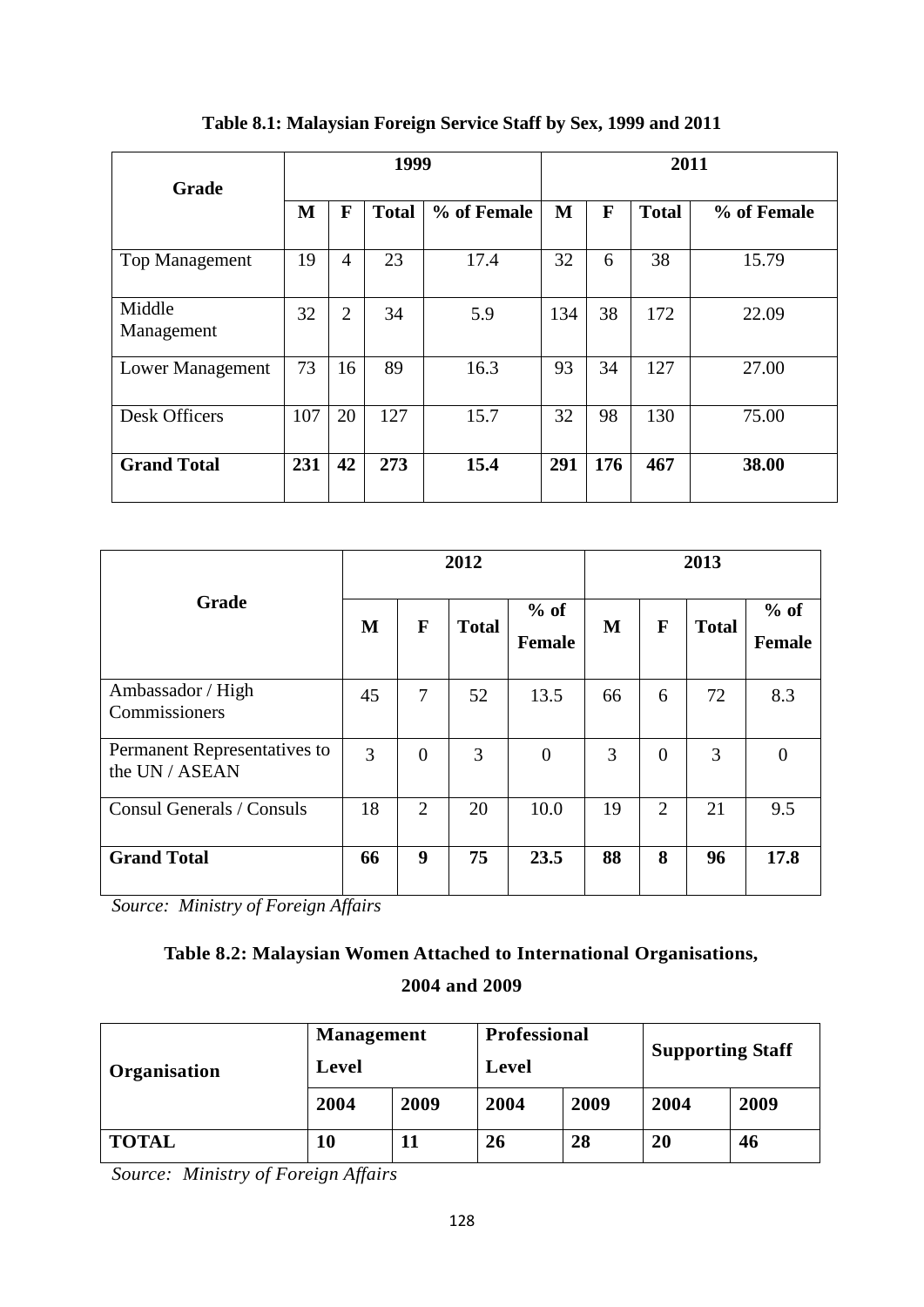| Literacy Rate (age 15 and above) |      |        |  |  |  |  |  |  |  |
|----------------------------------|------|--------|--|--|--|--|--|--|--|
| Year                             | Male | Female |  |  |  |  |  |  |  |
| 1990                             | 91.5 | 78.5   |  |  |  |  |  |  |  |
| 2000                             | 93.7 | 86.3   |  |  |  |  |  |  |  |
| 2009                             | 95.0 | 90.0   |  |  |  |  |  |  |  |
| 2010                             | 95.3 | 90.7   |  |  |  |  |  |  |  |
| 2011                             | 95.9 | 91.8   |  |  |  |  |  |  |  |
| 2012                             | 96.0 | 92.1   |  |  |  |  |  |  |  |
| 2013                             | 96.1 | 92.1   |  |  |  |  |  |  |  |
| 2014                             | 96.4 | 92.9   |  |  |  |  |  |  |  |

# **Table 10.1: Literacy Rate**

*Source: Department of Statistics and Ministry of Education*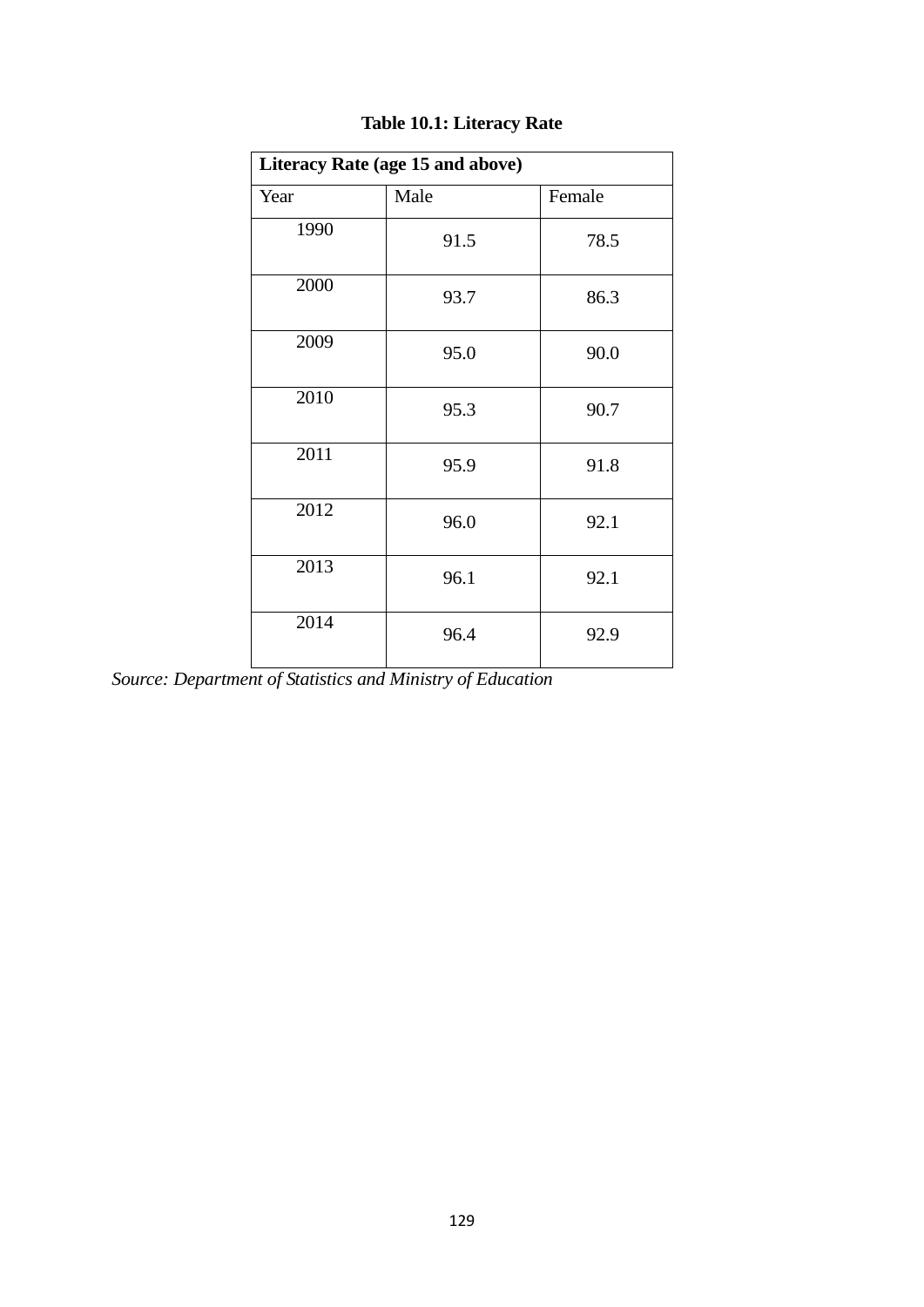| <b>Level</b>                      | 2001        |               | 2006                          |               | 2011        |               | 2014        |               |
|-----------------------------------|-------------|---------------|-------------------------------|---------------|-------------|---------------|-------------|---------------|
|                                   | <b>Male</b> | <b>Female</b> | <b>Male</b>                   | <b>Female</b> | <b>Male</b> | <b>Female</b> | <b>Male</b> | <b>Female</b> |
| <b>Pre</b><br>school              | 272,149     | 276,022       | 302,086                       | 332,302       | 357,258     | 348,788       | 452,026     | 439,675       |
| $\frac{0}{0}$                     | 49.65       | 50.35         | 47.62                         | 52.38         | 50.60       | 49.40         | 50.69       | 49.31         |
| <b>Primary</b><br><b>School</b>   |             |               | 1,511,580 1,431,363 1,594,130 | 1,502,756     | 1,493,176   | 1,411,302     | 1,436,147   | 1,353,492     |
| $\frac{0}{0}$                     | 51.36       | 48.64         | 95.86                         | 51.48         | 48.52       | 48.59         | 51.48       | 48.52         |
| <b>Secondary</b><br><b>School</b> | 1,056,961   | 1,072,803     | 1,143,728                     | 1,142,916     | 1,209,640   | 1,203,404     | 1,197,583   | 1,190,150     |
| $\frac{0}{0}$                     | 82.59       | 89.33         | 86.38                         | 91.70         | 87.04       | 92.78         | 50.16       | 49.84         |

#### **Table 10.2: Participation Rates and Enrolment by Gender in Public and Private Primary Schools, 2001, 2006, 2011 and 2014**

*Sources: Educational Planning & Research Division (EPRD), Ministry of Education: Live Birth, Department of Statistics (DOS)* 

### **10.3: Participation Rates and Enrolment in Public and Private Secondary Schools by Sex, 2001 to 2014**

| Year |           | <b>Enrolment</b> | <b>Participation Rate</b> |       |       |              |
|------|-----------|------------------|---------------------------|-------|-------|--------------|
|      | M         | F                | <b>Total</b>              | M     | F     | <b>Total</b> |
| 2001 | 1,056,961 | 1,072,803        | 2,129,764                 | 82.59 | 89.33 | 85.85        |
| 2002 | 1,055,105 | 1,072,406        | 2,127,511                 | 82.63 | 89.48 | 85.95        |
| 2003 | 1,065,717 | 1,076,061        | 2,141,778                 | 83.22 | 89.83 | 86.42        |
| 2004 | 1,085,778 | 1,067,924        | 2,153,702                 | 84.23 | 88.58 | 86.33        |
| 2005 | 1,129,411 | 1,130,961        | 2,260,372                 | 82.80 | 88.66 | 85.63        |
| 2006 | 1,143,728 | 1,142,916        | 2,286,644                 | 86.38 | 92.45 | 89.31        |
| 2007 | 1,157,514 | 1,145,522        | 2,303,036                 | 85.27 | 90.40 | 87.74        |
| 2008 | 1,190,830 | 1,178,387        | 2,369,217                 | 86.60 | 91.79 | 89.11        |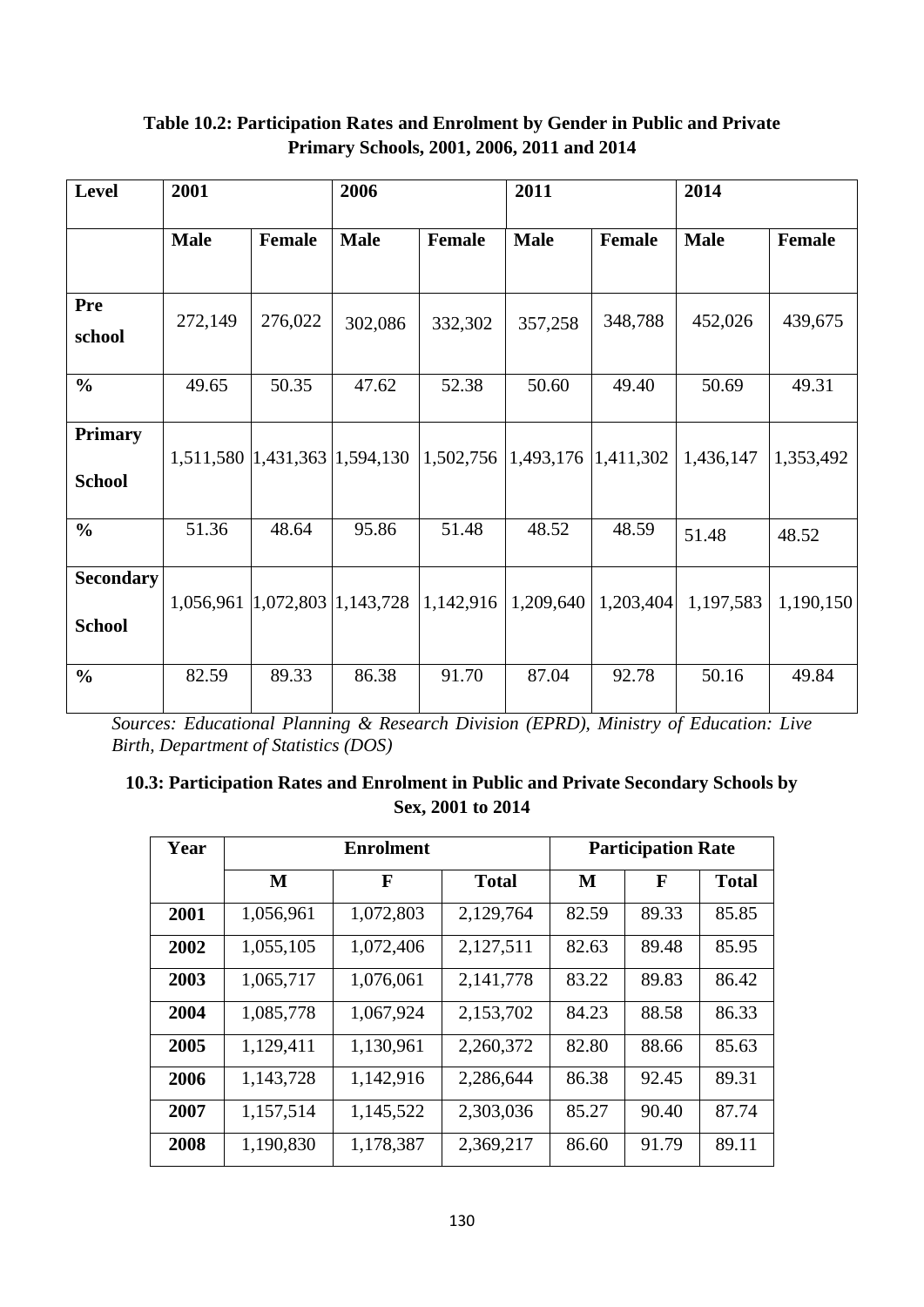| 2009 | 1,214,856 | 1,207,796 | 2,422,652 | 87.29 | 92.92 | 90.01 |
|------|-----------|-----------|-----------|-------|-------|-------|
| 2010 | 1,216,513 | 1,206,277 | 2,422,790 | 87.00 | 92.41 | 89.61 |
| 2011 | 1,209,640 | 1,203,404 | 2,413,044 | 87.04 | 92.78 | 89.81 |
| 2012 | 1,210,788 | 1,197,900 | 2,408,688 | 87.47 | 93.08 | 90.18 |
| 2013 | 1,216,569 | 1,207,160 | 2,423,729 | 87.60 | 93.39 | 90.39 |
| 2014 | 1,197,583 | 1,190,150 | 2,387,733 | 87.17 | 93.04 | 90.00 |

| Table 10.4: Completion Rate of Primary and Secondary Education/Survival Rate |  |
|------------------------------------------------------------------------------|--|
| to Year 6 and Form 5, 2001 to 2014                                           |  |

|      |             | Primary                         |              |            | Secondary   |                                |              |      |
|------|-------------|---------------------------------|--------------|------------|-------------|--------------------------------|--------------|------|
| Year |             | <b>Survival Rate to Grade 6</b> |              | <b>GPI</b> |             | <b>Survival Rate to Form 5</b> | <b>GPI</b>   |      |
|      | <b>Male</b> | <b>Female</b>                   | <b>Total</b> |            | <b>Male</b> | <b>Female</b>                  | <b>Total</b> |      |
| 2000 | 96.54       | 97.27                           | 96.89        | 1.01       | 80.47       | 90.87                          | 85.68        | 1.13 |
| 2001 | 96.49       | 97.58                           | 97.02        | 1.01       | 79.92       | 90.68                          | 85.22        | 1.13 |
| 2002 | 95.73       | 95.84                           | 95.78        | 1.00       | 81.09       | 92.27                          | 86.61        | 1.14 |
| 2003 | 95.18       | 96.32                           | 95.74        | 1.01       | 82.40       | 93.05                          | 87.64        | 1.13 |
| 2004 | 98.17       | 98.49                           | 98.33        | 1.00       | 84.07       | 94.30                          | 89.09        | 1.12 |
| 2005 | 98.03       | 98.16                           | 98.09        | 1.00       | 86.25       | 94.68                          | 90.42        | 1.10 |
| 2006 | 98.51       | 98.75                           | 98.63        | 1.00       | 85.81       | 94.62                          | 90.13        | 1.10 |
| 2007 | 97.22       | 97.65                           | 97.43        | 1.00       | 87.55       | 94.66                          | 91.05        | 1.08 |
| 2008 | 98.90       | 99.31                           | 99.10        | 1.00       | 87.25       | 94.89                          | 91.00        | 1.09 |
| 2009 | 98.67       | 99.36                           | 99.00        | 1.01       | 87.45       | 94.91                          | 91.12        | 1.09 |
| 2010 | 97.05       | 97.29                           | 97.17        | 1.00       | 87.77       | 94.90                          | 91.27        | 1.08 |
| 2011 | 98.32       | 99.10                           | 98.70        | 1.01       | 88.16       | 95.87                          | 91.95        | 1.09 |
| 2012 | 98.60       | 98.60                           | 99.06        | 1.01       | 86.74       | 93.72                          | 90.18        | 1.08 |
| 2013 | 98.65       | 99.72                           | 99.17        | 1.01       | 87.08       | 93.80                          | 90.40        | 1.08 |
| 2014 | 98.69       | 99.69                           | 99.18        | 1.01       | 86.39       | 93.66                          | 89.98        | 1.08 |

*Note: (-) = the numbers/percentage of students going out of public schools under the MOE Source: MOE (2001 to 2014)*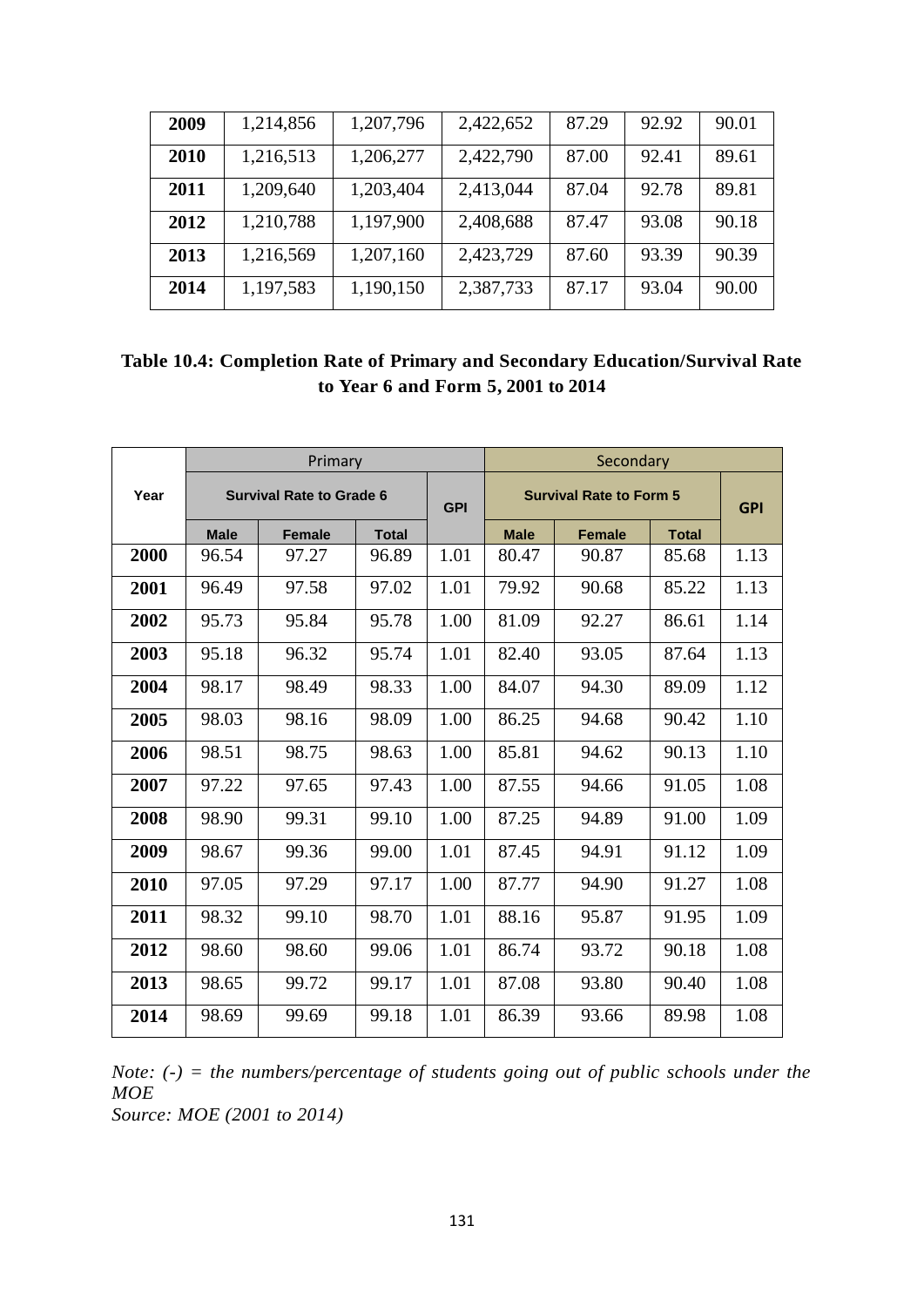#### **Table 10.5: Transition Rates Between Primary and Lower Secondary Levels,**

| Year | <b>Transition Rate from Primary to Secondary</b> |               |             |               |          |               |  |  |  |
|------|--------------------------------------------------|---------------|-------------|---------------|----------|---------------|--|--|--|
|      | <b>Total</b>                                     |               | <b>Male</b> |               | Female   |               |  |  |  |
|      | $\bf No$                                         | $\frac{0}{0}$ | $\bf No$    | $\frac{0}{0}$ | $\bf No$ | $\frac{0}{0}$ |  |  |  |
| 2001 | $-44482$                                         | $-9.54$       | $-27778$    | $-11.53$      | $-16704$ | $-7.42$       |  |  |  |
| 2002 | $-36485$                                         | $-8.34$       | $-24060$    | $-10.54$      | $-12425$ | $-5.94$       |  |  |  |
| 2003 | $-35144$                                         | $-7.65$       | $-23167$    | $-9.71$       | $-11977$ | $-5.42$       |  |  |  |
| 2004 | $-30142$                                         | $-6.53$       | $-20042$    | $-8.37$       | $-10101$ | $-4.55$       |  |  |  |
| 2005 | $-30195$                                         | $-6.30$       | $-21090$    | $-8.46$       | $-9105$  | $-3.96$       |  |  |  |
| 2006 | $-34993$                                         | $-7.20$       | $-23707$    | $-9.37$       | $-11287$ | $-4.85$       |  |  |  |
| 2007 | $-36077$                                         | $-7.43$       | $-24927$    | $-9.84$       | $-11150$ | $-4.81$       |  |  |  |
| 2008 | $-26072$                                         | $-5.34$       | $-20524$    | $-8.06$       | $-5548$  | $-2.38$       |  |  |  |
| 2009 | $-15238$                                         | $-3.18$       | $-8541$     | $-3.51$       | $-6697$  | $-2.84$       |  |  |  |
| 2010 | $-12240$                                         | $-2.57$       | $-7387$     | $-3.05$       | $-4853$  | $-2.08$       |  |  |  |
| 2011 | $-16862$                                         | $-3.68$       | $-9557$     | $-4.10$       | $-7305$  | $-3.25$       |  |  |  |
| 2012 | $-16098$                                         | $-3.52$       | $-8730$     | $-3.74$       | $-7398$  | $-3.29$       |  |  |  |
| 2013 | -14396                                           | $-2.86$       | $-10441$    | $-4.06$       | $-3955$  | $-1.60$       |  |  |  |
| 2014 | -12898                                           | $-2.71$       | $-9422$     | $-3.86$       | $-3476$  | $-1.50$       |  |  |  |

#### **2001 to 2014**

*Note: (-) = the numbers/percentage of students going out of public schools under the MOE - Source: Malaysia Educational Statistics, (2001 to 2014)*

### **Table 10.6: Enrolment in Technical and Vocational Education and Training at Upper Secondary Schools, 2001-2014**

| Year | <b>Male</b> | Female | <b>Total</b> | $%$ of        |
|------|-------------|--------|--------------|---------------|
|      |             |        |              | <b>Female</b> |
| 2001 | 68123       | 53672  | 121795       | 44.07         |
| 2002 | 71093       | 57349  | 128442       | 44.65         |
| 2003 | 70797       | 54937  | 125734       | 43.69         |
| 2004 | 74714       | 58938  | 133652       | 44.10         |
| 2005 | 81303       | 62637  | 143577       | 43.63         |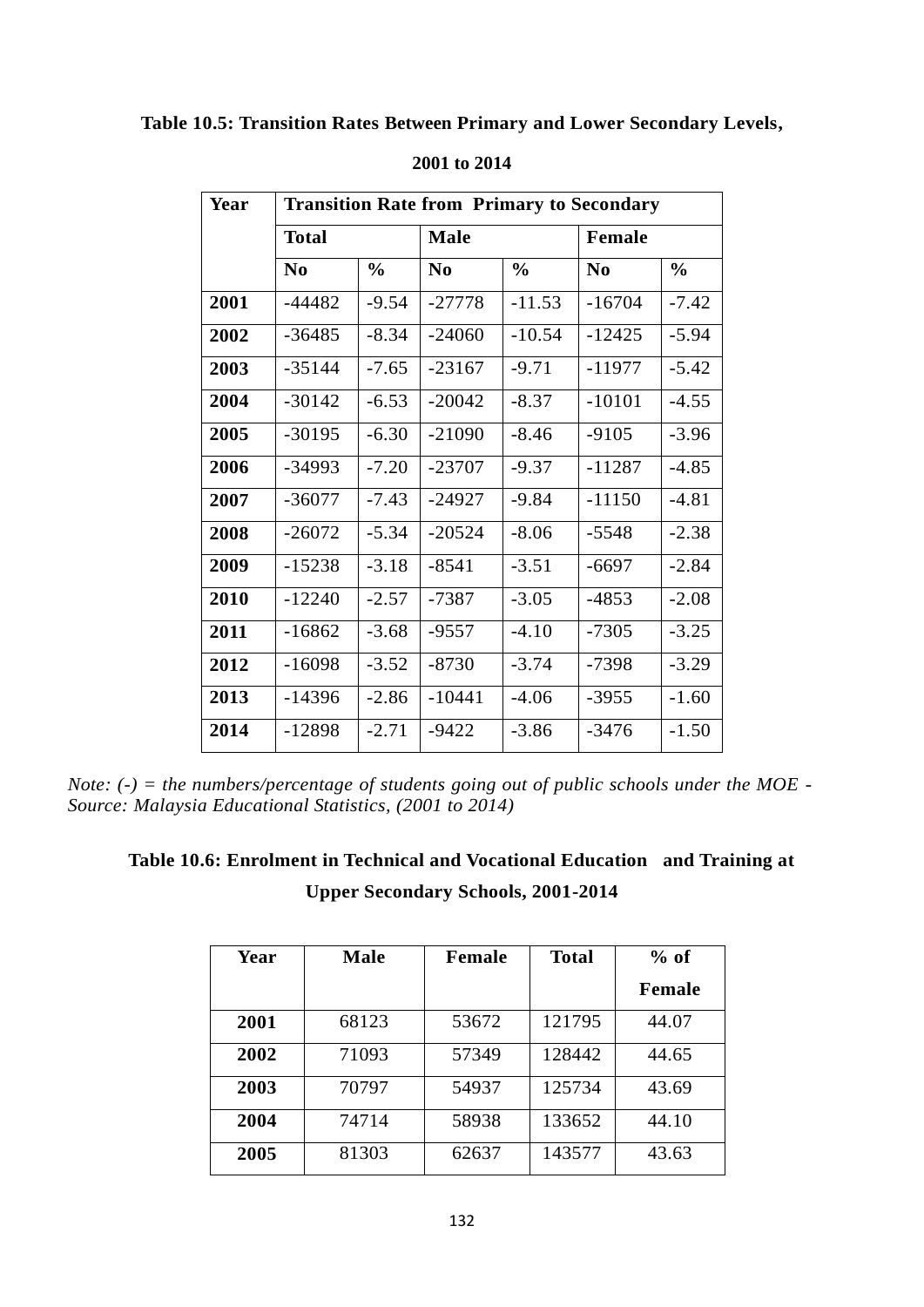| 2006 | 82459 | 63323 | 145782 | 43.44 |
|------|-------|-------|--------|-------|
| 2007 | 88402 | 68823 | 157225 | 43.77 |
| 2008 | 92178 | 71381 | 163559 | 43.64 |
| 2009 | 90073 | 68518 | 158591 | 43.20 |
| 2010 | 88360 | 68475 | 156835 | 43.66 |
| 2011 | 89895 | 68432 | 158327 | 43.22 |
| 2012 | 90604 | 68553 | 159157 | 43.07 |
| 2013 | 85556 | 67414 | 152970 | 44.07 |
| 2014 | 80302 | 65172 | 145474 | 44.80 |

*Source: Malaysian Educational Statistics, Educational Planning & Research Division (EPRD), Ministry of Education*

| Year | <b>Male</b> | <b>Female</b> | <b>Total</b> | % Female |
|------|-------------|---------------|--------------|----------|
| 2001 | 5,767       | 11,999        | 17,766       | 67.50    |
| 2002 | 8,461       | 17,303        | 25,764       | 67.15    |
| 2003 | 7,794       | 16,793        | 24,587       | 68.30    |
| 2004 | 7,744       | 17,109        | 24,853       | 68.84    |
| 2005 | 8,579       | 20,176        | 28,755       | 70.17    |
| 2006 | 9,702       | 21,149        | 30,851       | 68.55    |
| 2007 | 8,941       | 21,996        | 30,937       | 71.10    |
| 2008 | 9,813       | 23,931        | 33,744       | 70.91    |
| 2009 | 11,706      | 26,248        | 37,954       | 69.16    |
| 2010 | 11,724      | 22,805        | 34,529       | 66.05    |
| 2011 | 13,202      | 29,215        | 42,417       |          |

**Table 10.7: Enrolment in Institutes of Teacher Education by Sex, 2001-2011**

*Source: Teacher Education Division, Ministry of Education*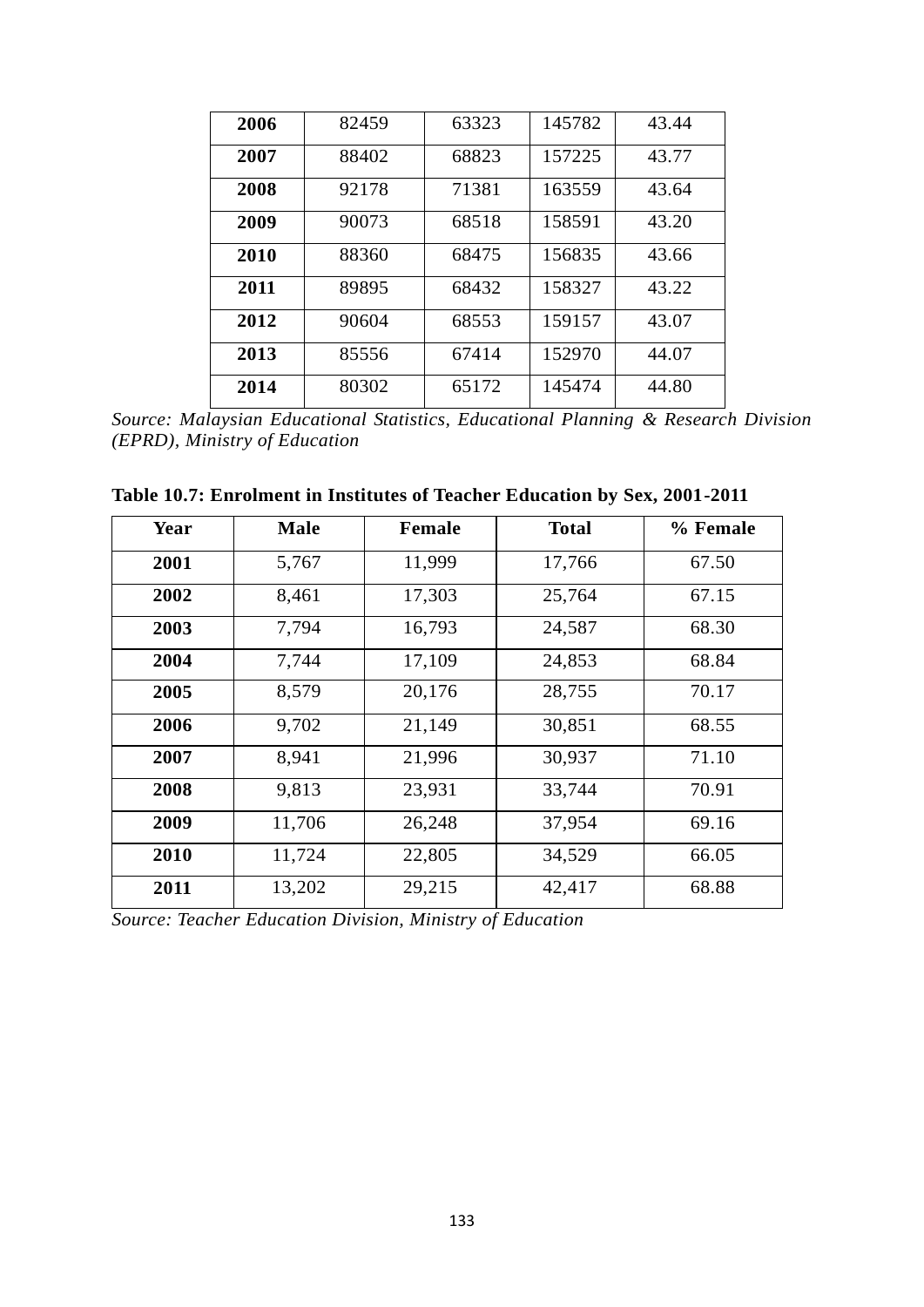| Year | <b>Institutions</b> |                     |       |      |                     |       |                          |             |       |                        |             |       |
|------|---------------------|---------------------|-------|------|---------------------|-------|--------------------------|-------------|-------|------------------------|-------------|-------|
|      |                     | <b>Institute of</b> |       |      | <b>Polytechnics</b> |       | <b>Secondary Schools</b> |             |       | <b>Primary Schools</b> |             |       |
|      |                     | <b>Teacher</b>      |       |      |                     |       |                          |             |       |                        |             |       |
|      |                     | <b>Education</b>    |       |      |                     |       |                          |             |       |                        |             |       |
|      | M                   | F                   | $%$ F | M    | $\mathbf{F}$        | $%$ F | $\bf M$                  | $\mathbf F$ | $%$ F | $\mathbf{M}$           | $\mathbf F$ | $%$ F |
| 2001 | 1820                | 1021                | 35.94 | 1256 | 729                 | 36.73 | 43559                    | 74753       | 63.18 | 55863                  | 104433      | 65.15 |
| 2002 | 1701                | 942                 | 35.64 | 1577 | 1477                | 48.36 | 45923                    | 78485       | 63.09 | 56327                  | 109031      | 65.94 |
| 2003 | 1823                | 1169                | 39.07 | 1773 | 1193                | 40.22 | 46128                    | 81645       | 63.90 | 58138                  | 116563      | 66.72 |
| 2004 | 1851                | 1257                | 40.44 | 1928 | 2020                | 51.17 | 47097                    | 85201       | 64.40 | 59461                  | 122424      | 67.31 |
| 2005 | 1847                | 1282                | 40.97 | 2187 | 2433                | 52.66 | 48609                    | 87989       | 64.41 | 61976                  | 128360      | 67.44 |
| 2006 | 1836                | 1340                | 42.19 | 2246 | 2516                | 52.83 | 48800                    | 89783       | 64.79 | 62791                  | 132088      | 67.78 |
| 2007 | 1890                | 1389                | 42.36 | 2326 | 2758                | 54.25 | 50049                    | 95125       | 65.52 | 63724                  | 137775      | 68.38 |
| 2008 | 2076                | 1693                | 44.92 | na   | na                  | na    | 52634                    | 106153      | 66.85 | 65596                  | 145224      | 68.89 |
| 2009 | 1976                | 1518                | 43.45 | 2680 | 3363                | 55.65 | 54451                    | 115685      | 68.00 | 68456                  | 153809      | 69.20 |
| 2010 | 2341                | 1639                | 41.18 | 2796 | 3634                | 56.52 | 55550                    | 119691      | 68.30 | 69792                  | 153745      | 68.78 |
| 2011 | 2169                | 1534                | 41.43 | 2872 | 3869                | 57.40 | 55455                    | 121927      | 68.74 | 70507                  | 156591      | 68.95 |
| 2012 | 1771                | 1454                | 45.09 | 3060 | 4224                | 57.99 | 55373                    | 122089      | 68.80 | 71422                  | 157396      | 68.79 |
| 2013 | 1952                | 1620                | 45.35 | 3059 | 4247                | 58.13 | 55432                    | 122374      | 68.82 | 71146                  | 157904      | 68.94 |
| 2014 | 1817                | 1506                | 45.32 | 3047 | 4248                | 58.23 | 54933                    | 125291      | 69.52 | 71480                  | 160752      | 69.22 |

# **Table 10.8: Number of Teachers/Lecturers in Institute of Teacher Education, Polytechnics and Schools by Sex, 2001-2014**

*Source: Educational Statistics 2004-2014 EPRD, Ministry of Education*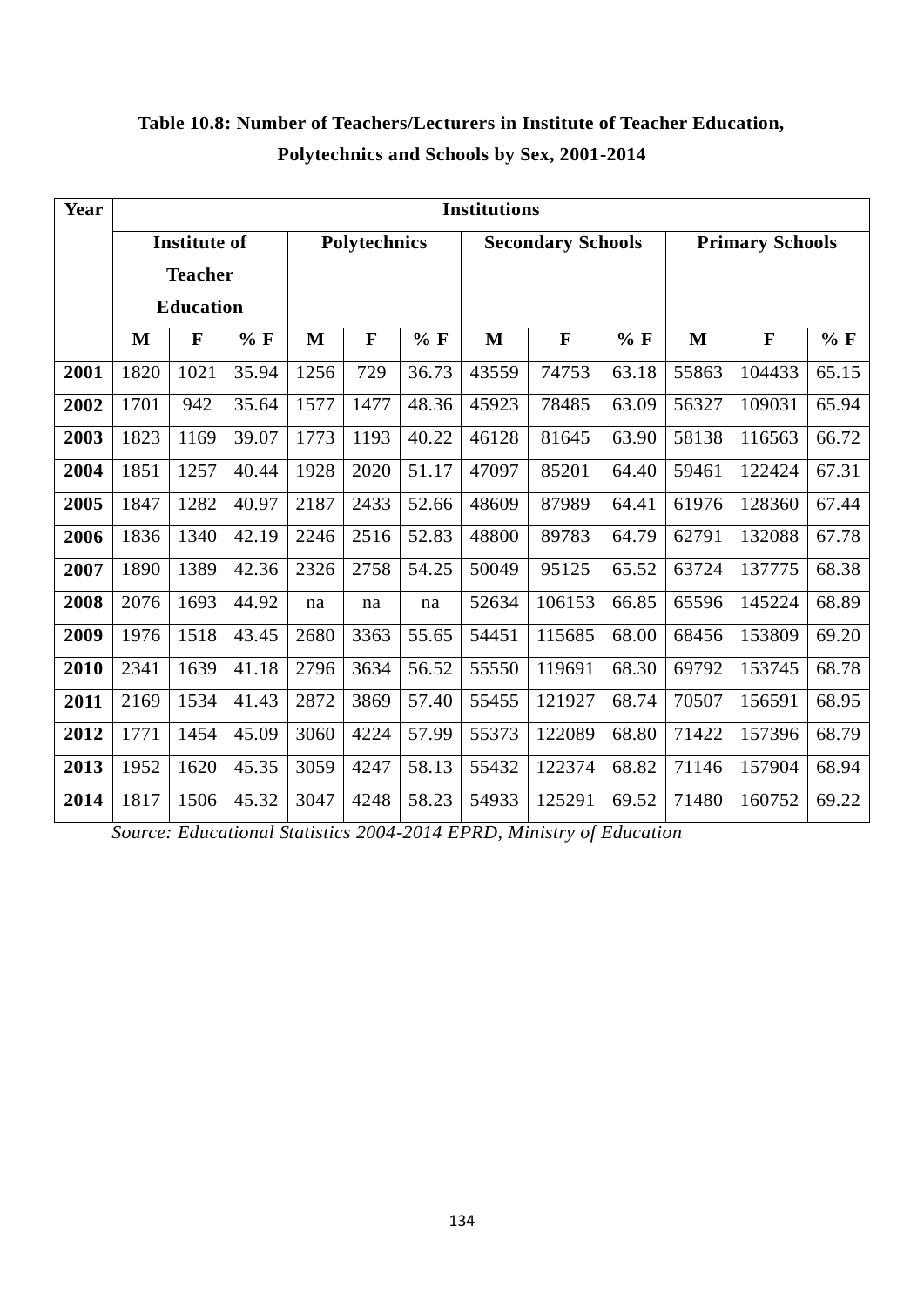|      | <b>Types of Centres</b> |                        |              |     |                         |              |                                     |              |              |                                                     |        |                     |
|------|-------------------------|------------------------|--------------|-----|-------------------------|--------------|-------------------------------------|--------------|--------------|-----------------------------------------------------|--------|---------------------|
| Year |                         | <b>Tuition Centres</b> |              |     | <b>Language Centres</b> |              | Computer<br><b>Training Centres</b> |              |              | <b>Commercial/Skills</b><br><b>Training Centres</b> |        |                     |
|      | No.                     | <b>Enrol</b>           | <b>Teach</b> | No. | <b>Enrol</b>            | <b>Teach</b> | No.                                 | <b>Enrol</b> | <b>Teach</b> | No.                                                 |        | <b>Enrol Teache</b> |
| 2001 | 1,190                   | 122,766 4,271          |              | 134 | 9,755                   | 593          | 328                                 | 22,341       | 817          | 182                                                 | 6,753  | 710                 |
| 2002 | 1,212                   | 107,146 5,653          |              | 147 | 9,778                   | 450          | 336                                 | 20,220       | 1,024        | 197                                                 | 8,001  | 371                 |
| 2003 | 1,363                   | 133,845 6,553          |              | 155 | 12,606                  | 615          | 367                                 | 24,551       | 1,154        | 218                                                 | 8,878  | 952                 |
| 2004 | 1,680                   | 159,997 7,125          |              | 203 | 16,095                  | 635          | 402                                 | 28,437       | 1,241        | 431                                                 | 13,859 | 1,071               |
| 2005 | 1,733                   | 148,978 7,508          |              | 204 | 17,839                  | 807          | 378                                 | 22,494       | 1,034        | 369                                                 | 18,061 | 1,287               |
| 2006 | 1,955                   | 167,230 9,643          |              | 236 | 33,738                  | 1067         | 351                                 | 20,910       | 1,278        | 545                                                 | 25,847 | 1,954               |
| 2007 | 2369                    | 199408 11243           |              | 267 | 33470                   | 1064         | 373                                 | 20474        | 1115         | 513                                                 | 37247  | 1262                |
| 2008 | 2487                    | 202327                 | 11134        | 266 | 28121                   | 1060         | 341                                 | 15579        | 1120         | 275                                                 | 12871  | 1163                |
| 2009 | 2871                    | 224164 13230           |              | 341 | 36932                   | 1145         | 380                                 | 13978        | 1134         | 289                                                 | 13811  | 1116                |
| 2010 | 2967                    | 194567                 | 10912        | 288 | 41729                   | 1519         | 325                                 | 12918        | 3615         | 327                                                 | 15121  | 490                 |
| 2011 | 2657                    | 190442 11121           |              | 271 | 40945                   | 1291         | 240                                 | 7096         | 350          | 243                                                 | 13572  | 588                 |

**Table 10.9: Types and Number of Centers, Enrolment and Number of Teachers in Private Training Centres, 2001-2011**

*Source: Private Education Department, Ministry of Education*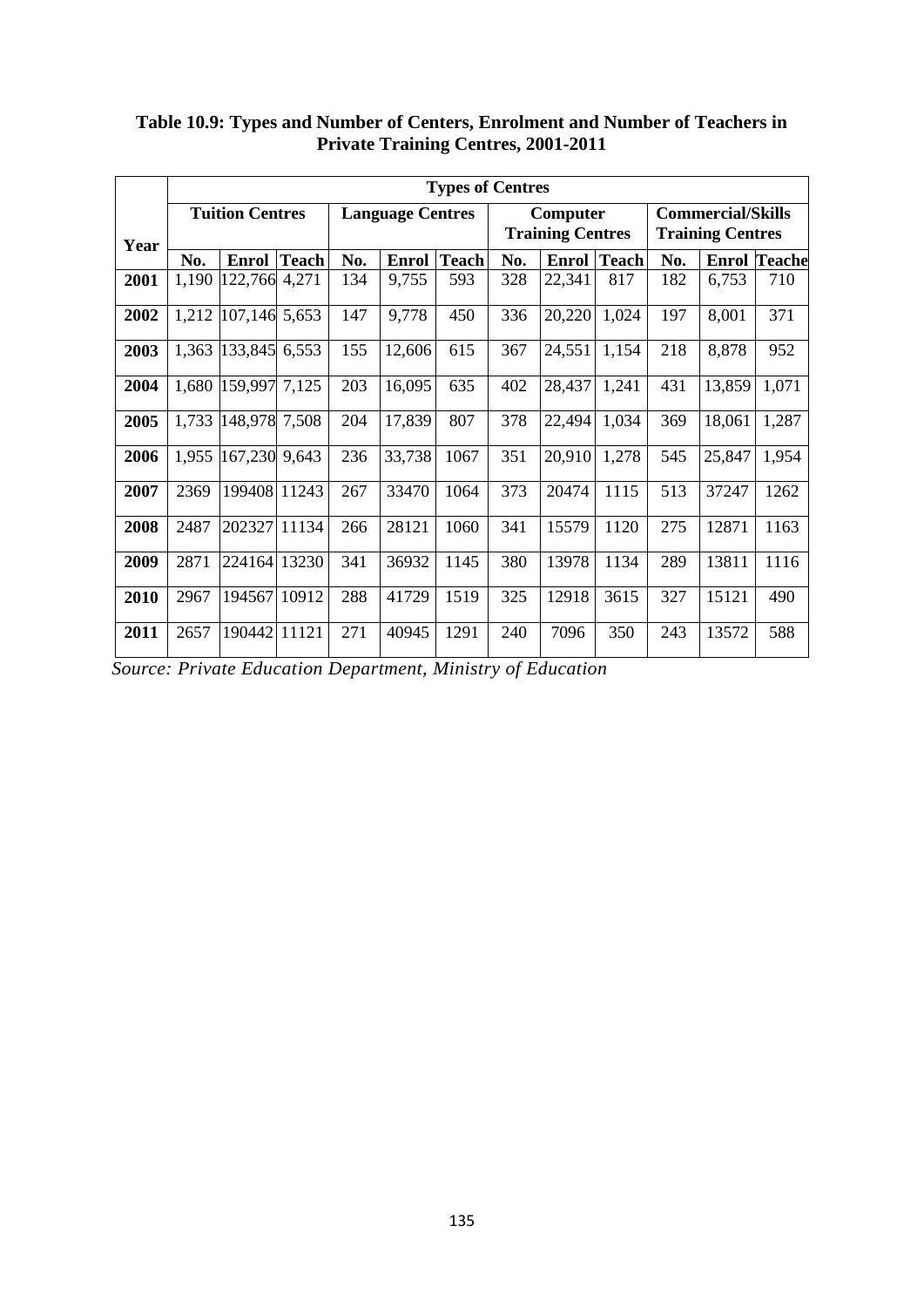| Year | <b>Enrolment</b> |        |        |       |  |  |  |  |  |
|------|------------------|--------|--------|-------|--|--|--|--|--|
|      | M                | F      | Total  | %F    |  |  |  |  |  |
| 2001 | 272149           | 276022 | 548171 | 50.35 |  |  |  |  |  |
| 2002 | 293841           | 260576 | 554417 | 47.00 |  |  |  |  |  |
| 2003 | 291074           | 311955 | 603029 | 51.73 |  |  |  |  |  |
| 2004 | 314426           | 342638 | 657064 | 52.15 |  |  |  |  |  |
| 2005 | 359575           | 343322 | 702897 | 48.84 |  |  |  |  |  |
| 2006 | 302086           | 332302 | 634388 | 52.38 |  |  |  |  |  |
| 2007 | 348860           | 402782 | 751642 | 53.59 |  |  |  |  |  |
| 2008 | 362918           | 369936 | 732854 | 50.48 |  |  |  |  |  |
| 2009 | 341191           | 343427 | 684618 | 50.16 |  |  |  |  |  |
| 2010 | 343206           | 345380 | 688586 | 50.16 |  |  |  |  |  |
| 2011 | 357258           | 348788 | 706046 | 49.40 |  |  |  |  |  |
| 2012 | 377925           | 367895 | 725883 | 50.68 |  |  |  |  |  |
| 2013 | 404988           | 394057 | 799045 | 49.32 |  |  |  |  |  |
| 2014 | 452026           | 439675 | 891701 | 49.31 |  |  |  |  |  |

**Table 10.10: Enrolment in Public and Private Pre-schools by Sex, 2001-2014**

*Sources: Educational Statistics 2001-2011, EPRD, Ministry of Education; and the Department of Statistics Malaysia*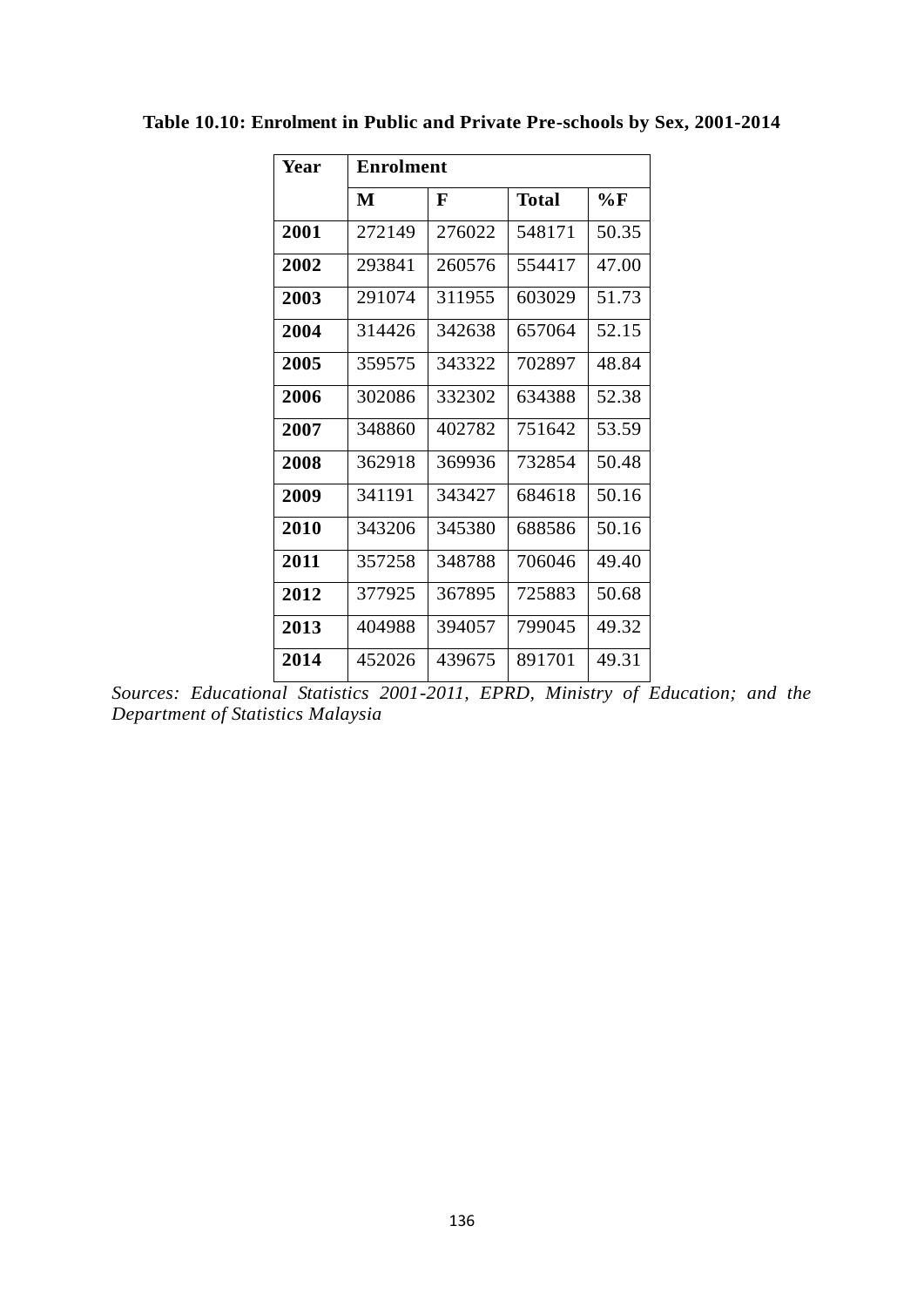| <b>Financial Scheme</b>                                | <b>Total Approval</b> |                 | <b>Women-owned companies</b> |                 |  |
|--------------------------------------------------------|-----------------------|-----------------|------------------------------|-----------------|--|
|                                                        | No. of                | <b>Amount</b>   | No. of                       | <b>Amount</b>   |  |
|                                                        | <b>Approvals</b>      | <b>Approved</b> | <b>Approvals</b>             | <b>Approved</b> |  |
|                                                        |                       | (RM Million)    |                              | (RM Million)    |  |
| <b>Total</b>                                           | 22,002                | 1,378.73        | 1,309                        | 87.29           |  |
| <b>Business Start-up</b>                               | 1,339                 | 30.27           | 986                          | 24.68           |  |
| Product & Process<br>Improvement                       | 1,898                 | 213.35          | 238                          | 29.37           |  |
| Certification<br>$\&$<br>Quality Management<br>System  | 3,336                 | 125.62          | 161                          | 6.73            |  |
| Enhancing<br>Product<br>Packaging                      | 873                   | 64.09           | 232                          | 17.81           |  |
| Development<br>and<br>Promotion of Halal<br>Products   | 370                   | 19.90           | 103                          | 6.43            |  |
| Market<br>Development Grant<br>(MDG)                   | 12,806                | 98.71           | 44                           | 0.27            |  |
| Soft Loans for SME                                     | 1,482                 | 969.26          | 75                           | 37.00           |  |
| <b>Federal Government</b><br>Special<br>Fund<br>(DKKP) | 50                    | 3.33            | 10                           | 0.66            |  |
| e-Design                                               | 183                   | 10.61           | 8                            | 0.34            |  |
| e-Manufacturing                                        | 180                   | 15.61           | $\overline{7}$               | 0.53            |  |
| e-commerce                                             | 1,819                 | 15.49           | 104                          | 0.87            |  |
| Geran Y2K<br>Phase 1<br>Phase 2                        | 661                   | 7.22            | 77                           | 0.68            |  |
| Financial<br>Package<br>for SMIs                       | 82                    | 46.61           | 36                           | 19.57           |  |
| <b>IKS</b> Terengganu                                  | 167                   | 11.47           | 35                           | 1.98            |  |
| <b>Services Sector</b>                                 | 6,840                 | 194.58          | 1,239                        | 31.49           |  |

# **Table 13.1: Status of Funds Disbursement for Women Entrepreneurs as at 31 December 2014**

 $\overline{\phantom{0}}$ 

*Source: SME Corp.*